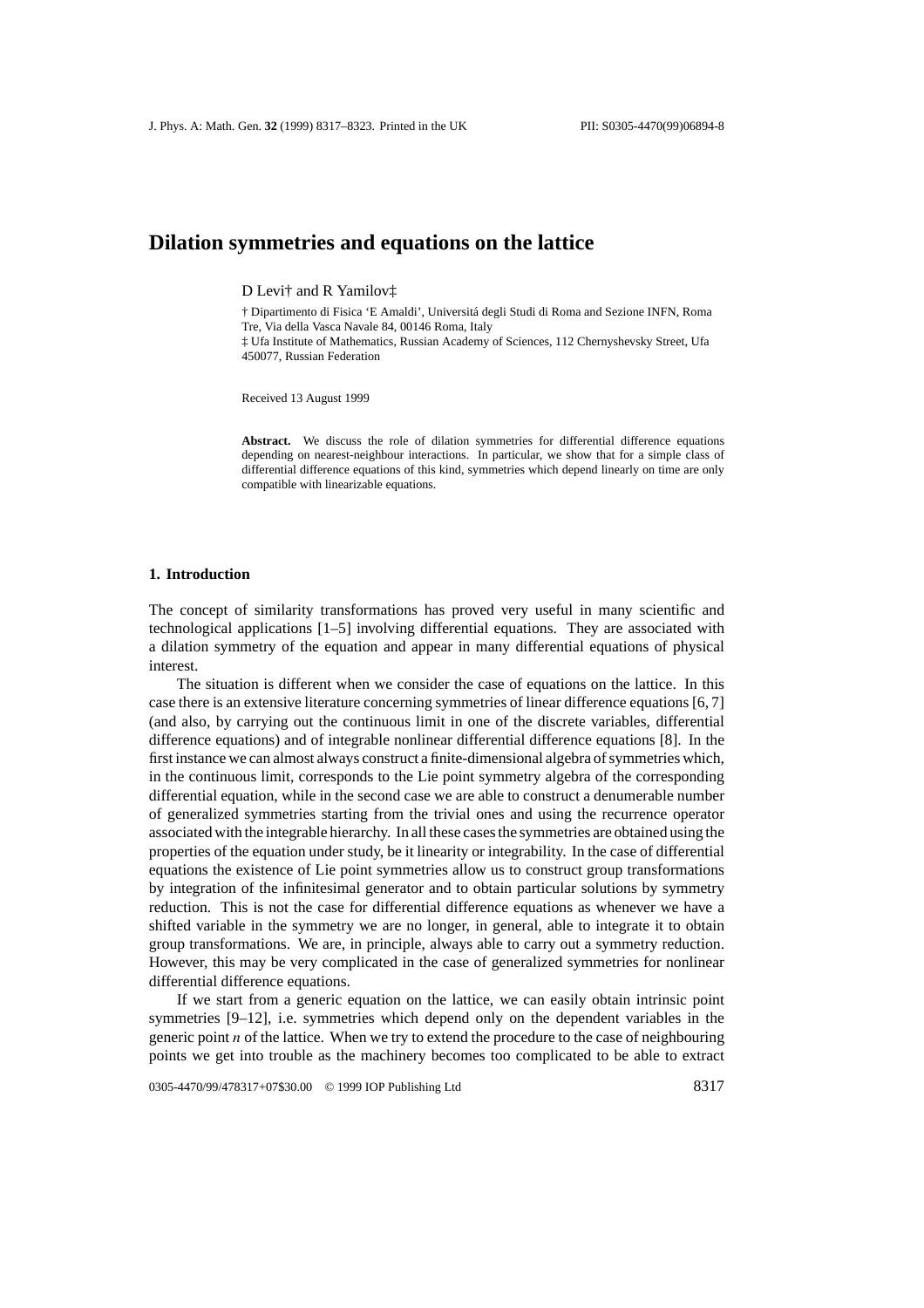## 8318 *D Levi and R Yamilov*

a reasonable result in most cases [13]. Moreover, while intrinsic symmetries always form a finite Lie algebra, this is not the case in general for the non-intrinsic ones [8].

In this paper we extend the results presented in [14] by considering symmetries with some explicit *t* dependence. We do not consider, however, the general problem but we consider just the case of symmetries defined on a finite range in all of its variables, be they continuous or discrete, which in the continuous limit go over to dilation symmetries,

$$
u_{n,\tau} = t u_{n,t} + h_n(u_{n+1}, u_n, u_{n-1})
$$
\n(1)

i.e. we consider the simplest extension from the intrinsic symmetries. Here and in the following the function  $u_n$  depends on a continuous variable  $t$ , on the discrete variable  $n$  and on the symmetry variable *τ*. As in [14], for the sake of simplicity we limit ourselves to equations which depend on nearest-neighbour interactions.

$$
u_{n,t} = f_n(u_{n+1}, u_n, u_{n-1})
$$
\n(2)

$$
\frac{\partial f_n}{\partial u_{n+1}} \neq 0 \qquad \frac{\partial f_n}{\partial u_{n-1}} \neq 0 \quad \forall n
$$
 (3)

as these are the more interesting from the physical point of view. Moreover, in the case of integrable equations belonging to the class (2) and (3), one has constructed symmetries linear in *t* which, however, turn out to be generalized symmetries [8], more specifically master symmetries.

The main content of this paper is a theorem in which we show that any equation of class (2) and (3) which has a symmetry of the form (1), up to point transformations, can be reduced to a linearizable equation. The presentation of this theorem and its proof is contained in section 2. Section 3 is devoted to some conclusions.

### **2. Dilation symmetries for differential difference equations**

We show here that if an equation of the form  $(2)$  and  $(3)$  has a symmetry of the form  $(1)$ then it is linearizable. Before presenting the corresponding theorem we can show that we can simplify the class of symmetries under study by taking into account equations (2) and (3). Let us consider the commutator

$$
u_{n,t\tau} - u_{n,\tau t} = f_{n,\tau} - (tf_n + h_n)_t = \sum_i \frac{\partial f_n}{\partial u_{n+i}} (tf_{n+i} + h_{n+i}) - f_n - tf_{n,t} - h_{n,t}.
$$

Then the compatibility condition  $u_{n, t\tau} - u_{n, \tau t} = 0$  implies

$$
u_{n,ty} - u_{n,yt} = f_{n,y} - h_{n,t} = f_n
$$
 (4)

where the variable *y* is introduced through the equation  $u_{n,y} = h_n$ . Condition (4) means that the equation  $u_{n,y} = h_n$  is a trivial master symmetry of (2). In our calculation, we will use relation (4) extensively.

The number of variables appearing in  $h_n$  can be easily reduced. In fact, differentiating (4) with respect to  $u_{n-2}$ , we obtain

$$
\frac{\partial f_n}{\partial u_{n-1}} \frac{\partial h_{n-1}}{\partial u_{n-2}} = \frac{\partial h_n}{\partial u_{n-1}} \frac{\partial f_{n-1}}{\partial u_{n-2}}
$$

which is equivalent to

$$
(D-1)\left(\frac{\partial h_n}{\partial u_{n-1}}\right)\frac{\partial f_n}{\partial u_{n-1}}\right) = 0
$$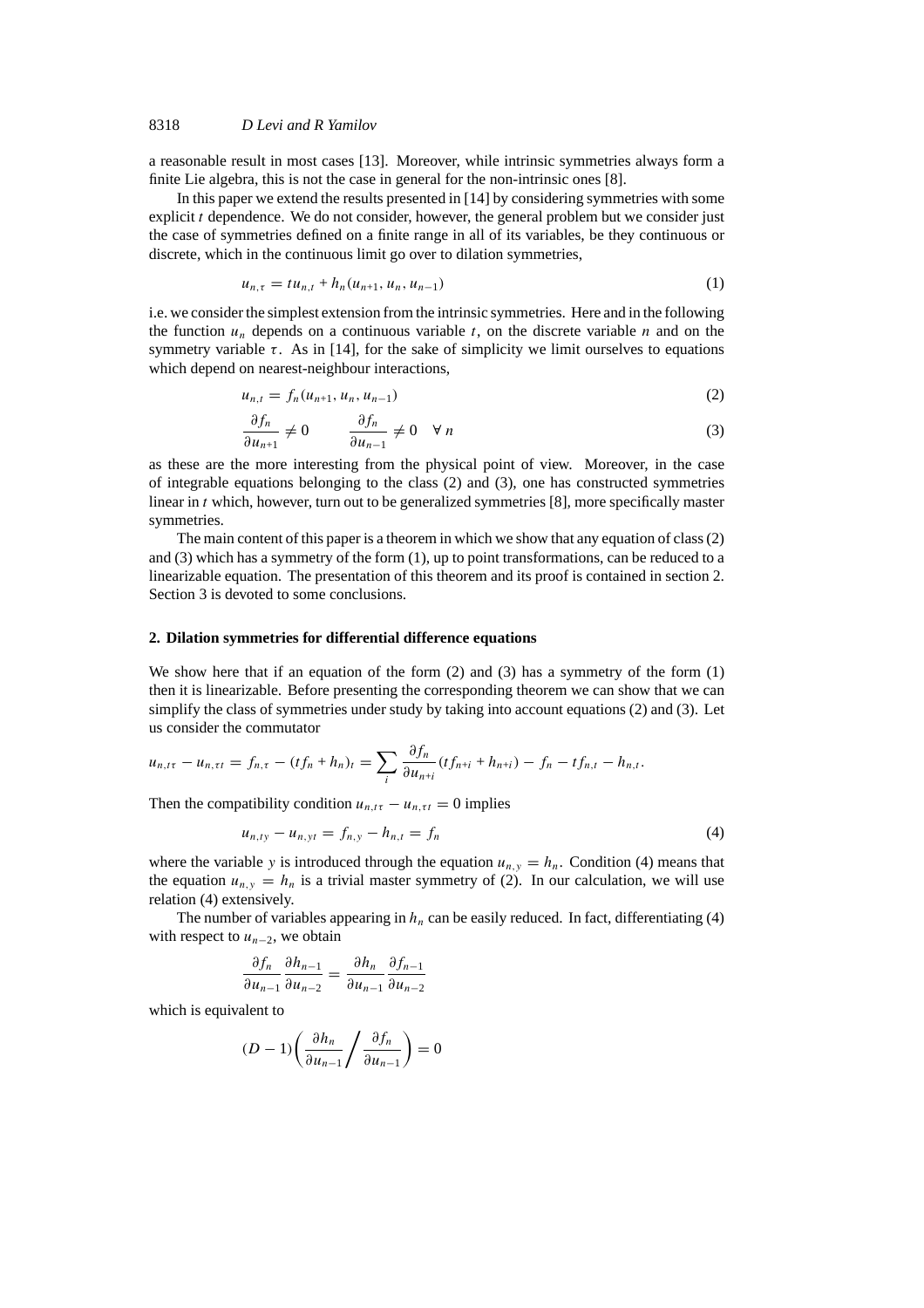where *D* is the shift operator. It is not difficult to see that only constants can belong to the kernel of the operator  $D - 1$ . Then

$$
\frac{\partial h_n}{\partial u_{n-1}} = c \frac{\partial f_n}{\partial u_{n-1}} \tag{5}
$$

where  $c$  is a constant. Consequently,  $h_n$  can be written as

$$
h_n = cf_n + h_n(u_{n+1}, u_n).
$$

The addition of  $cf_n$  to  $h_n$  corresponds to the addition of  $c$  to  $t$  in the symmetry (1). Then we can set  $c = 0$  and consider instead of (1), symmetries of the form

$$
u_{n,\tau} = t u_{n,t} + h_n(u_{n+1}, u_n). \tag{6}
$$

The case when  $h_n$  depends only on  $u_n$  corresponds to the point symmetry. So we require that

$$
\frac{\partial h_n}{\partial u_{n+1}} \neq 0 \quad \text{for some } n. \tag{7}
$$

Then we are able to present our main theorem.

**Theorem 1.** *If a nonlinear equation of the form (2) and (3) has a symmetry of the form (6) and (7), then it is equivalent, up to point transformations*

$$
\tilde{t} = \omega t \qquad \tilde{u}_n = \varphi_n(u_n) \qquad \omega \neq 0 \qquad \varphi'_n \neq 0 \quad \forall n
$$
\n(8)

*to an equation of the form*

$$
u_{n,t} = A_n + B_n
$$
  
\n
$$
A_n = a_{n+1}e^{u_{n+1}} - a_n e^{u_n} - 1
$$
  
\n
$$
a_n^2 = n^2 + \alpha n + \beta \neq 0
$$
  
\n
$$
u_n = a_n e^{-u_n} - a_{n-1} e^{-u_{n-1}} - 1
$$
  
\n(9)

*where α and β are arbitrary constants. The symmetry of equation (9) is*

$$
u_{n,\tau} = t u_{n,t} + A_n \tag{10}
$$

*and equation (9) is linearizable.*

**Proof.** Let us show that equation (10) is linearizable. In fact, introducing the new dependent variable *wn*

$$
u_n = \log \frac{w_{n+1}}{w_n} \tag{11}
$$

we are led to the linear equation

$$
w_{n,t} = a_n w_{n+1} + a_{n-1} w_{n-1} + (c - 2n) w_n \tag{12}
$$

where  $c = c(t)$  is an arbitrary integration function.

In the same way as we derived  $(5)$ , we easily can obtain the following formula:

$$
\frac{\partial h_n}{\partial u_{n+1}} = \varepsilon \frac{\partial f_n}{\partial u_{n+1}}.
$$

Due to (7)  $\varepsilon \neq 0$ . Therefore, using the transformation  $\tilde{t} = t/\varepsilon$ , we can make  $\varepsilon = 1$ . Consequently, we can reduce  $f_n$  to the form

$$
f_n = h_n + g_n \qquad g_n = g_n(u_n, u_{n-1}) \qquad \frac{\partial h_n}{\partial u_{n+1}} \frac{\partial g_n}{\partial u_{n-1}} \neq 0 \quad \forall n. \qquad (13)
$$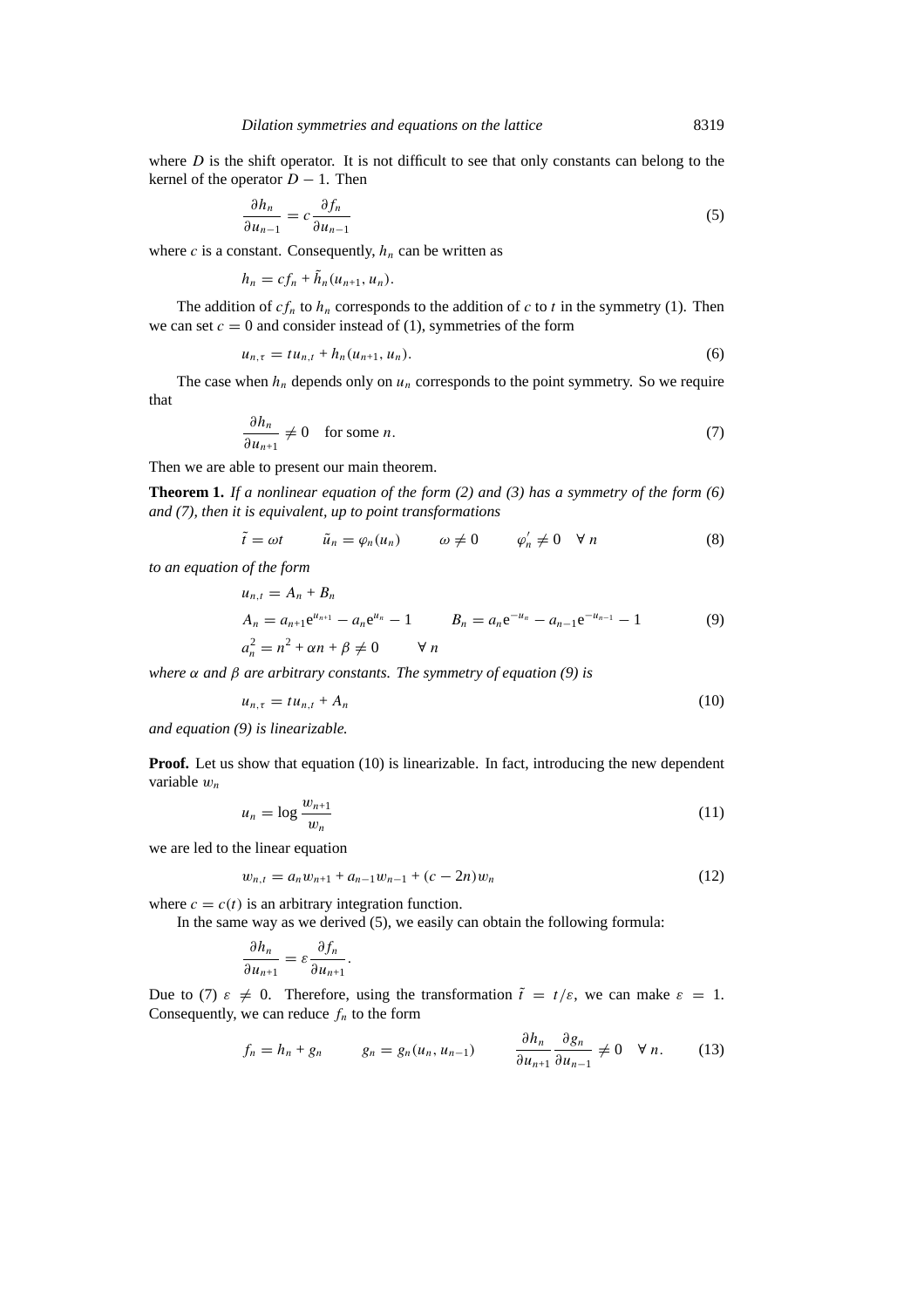### 8320 *D Levi and R Yamilov*

Rewriting (4) in terms of  $h_n$ ,  $g_n$ :

$$
f_{n,y} - h_{n,t} = (h_n + g_n)_y - \sum_i \frac{\partial h_n}{\partial u_{n+i}} (h_{n+i} + g_{n+i})
$$

we obtain

$$
\sum_{i} \left( \frac{\partial g_n}{\partial u_{n+i}} h_{n+i} - \frac{\partial h_n}{\partial u_{n+i}} g_{n+i} \right) = h_n + g_n. \tag{14}
$$

Applying the operator  $\partial^2 / \partial u_{n+1}^2 \partial u_{n-1}^2$ , we are led to an equation

$$
\frac{\partial^2 g_n}{\partial u_n \partial u_{n-1}} \frac{\partial h_n}{\partial u_{n+1}} = \frac{\partial^2 h_n}{\partial u_{n+1} \partial u_n} \frac{\partial g_n}{\partial u_{n-1}}
$$

i.e.

$$
\frac{\partial}{\partial u_n} \log \frac{\partial h_n}{\partial u_{n+1}} = \frac{\partial}{\partial u_n} \log \frac{\partial g_n}{\partial u_{n-1}} = p_n
$$

where  $p_n$  is a function which can depend only on  $u_n$ . Integrating and exponentiating, we obtain

$$
\frac{\partial h_n}{\partial u_{n+1}} = A'_{n+1} C_n \qquad \frac{\partial g_n}{\partial u_{n-1}} = C_n B'_{n-1}
$$

where  $A_n$ ,  $B_n$  and  $C_n$  are some functions depending only on  $u_n$ . Consequently, we have

$$
h_n = A_{n+1}C_n + R_n \t\t g_n = C_n B_{n-1} + S_n \t\t (15)
$$

where also  $R_n$  and  $S_n$  are functions depending only on  $u_n$  and, according to (13),

$$
A'_n B'_n C_n \neq 0 \qquad \forall n. \tag{16}
$$

Taking into account the point transformations (8), we can set

$$
C_n = 1 \qquad \forall n. \tag{17}
$$

Let us now find the functions  $A_n$ ,  $B_n$ ,  $R_n$  and  $S_n$ . To do so we can rewrite equation (14) in the following way:

$$
A_n B'_{n-1} - R'_n B_{n-1} + R_{n-1} B'_{n-1} - B_n A'_{n+1} + S'_n A_{n+1} - S_{n+1} A'_{n+1} + R_n S'_n - S_n R'_n
$$
  
=  $A_{n+1} + B_{n-1} + R_n + S_n$ . (18)

Differentiating equation (18) with respect to  $u_{n-1}$  and then dividing by  $B'_{n-1}$ , we obtain

$$
A_n(\log B'_{n-1})' - R'_n + R'_{n-1} + R_{n-1}(\log B'_{n-1})' = 1
$$
\n(19)

and by differentiating it again with respect to  $u_n$  we have

$$
A'_n(\log B'_{n-1})' = R''_n. \tag{20}
$$

From equation (20) we see that  $(\log B_n')'' = 0$  for any *n*, i.e.  $B_n$  has to satisfy the following differential equation:

$$
B_n'' = \beta_n B_n' \tag{21}
$$

where  $\beta_n$  is an *n*-dependent constant. Then from equation (20) we obtain

$$
R'_n = \beta_{n-1}A_n + \rho_n \tag{22}
$$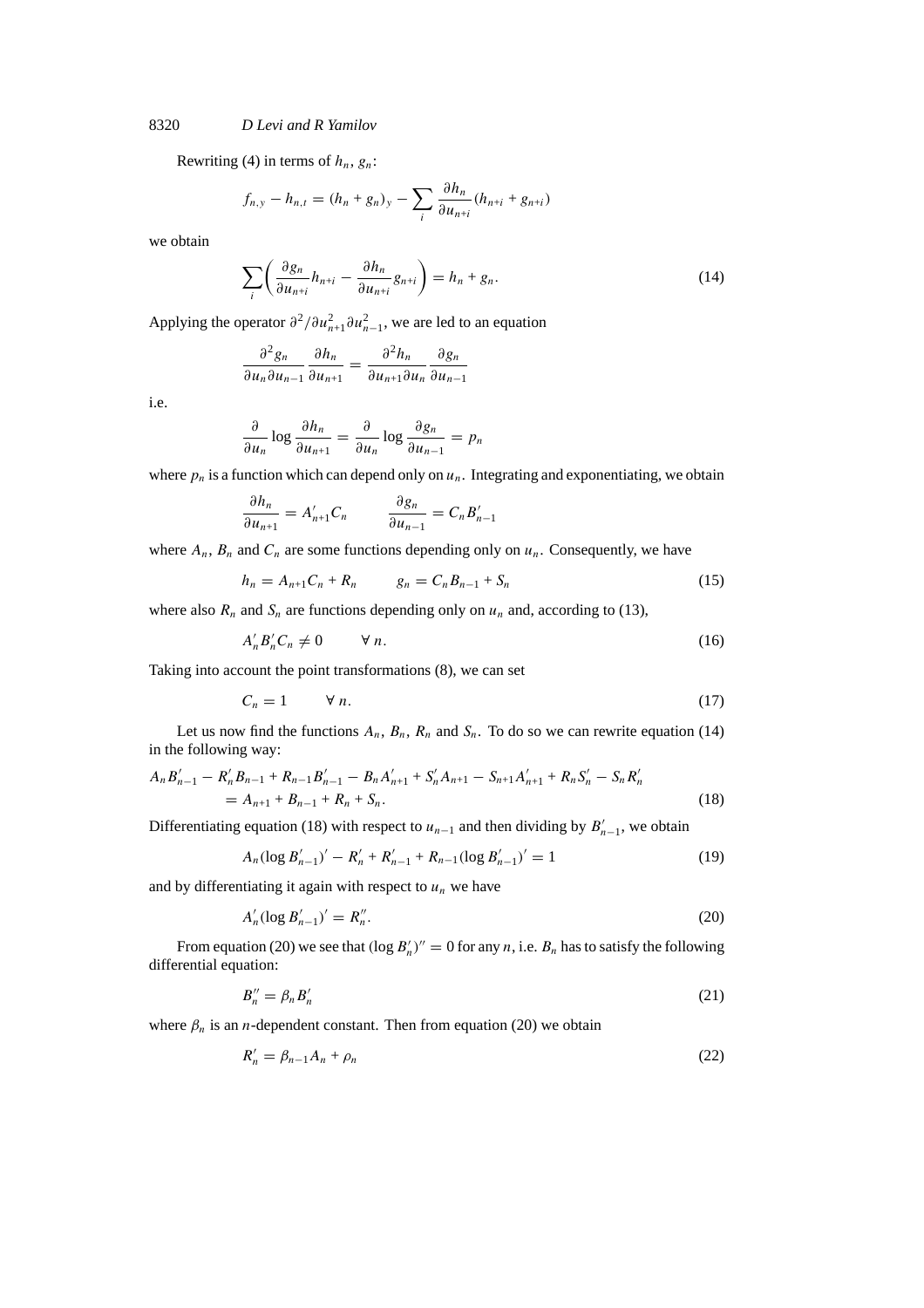where  $\rho_n$  is another *n*-dependent constant and thus the relation (19) can be rewritten as

$$
\beta_n R_n + \beta_{n-1} A_n = \rho_{n+1} - \rho_n + 1. \tag{23}
$$

In a similar way (by differentiating  $(18)$  with respect to  $u_{n+1}$ ), we are led to three more differential equations:

$$
A_n'' = \alpha_n A_n' \tag{24}
$$

$$
S'_n = \alpha_{n+1} B_n + \sigma_n \tag{25}
$$

$$
\alpha_n S_n + \alpha_{n+1} B_n = \sigma_{n-1} - \sigma_n - 1 \tag{26}
$$

where  $\alpha_n$  and  $\sigma_n$  are *n*-dependent integration constants. We can solve the ordinary differential equations (21) and (24) and obtain

$$
A'_n = a_n e^{\alpha_n u_n} \qquad B'_n = b_n e^{\beta_n u_n} \qquad a_n b_n \neq 0 \quad \forall n.
$$

To integrate them once more, it is convenient to represent  $\alpha_n$ ,  $\beta_n$  in the following way:

$$
\alpha_n = \mu_n \alpha_n^* \qquad \alpha_n^* \neq 0 \qquad \mu_n^2 = \mu_n \quad \forall \ n \tag{27}
$$

$$
\beta_n = \nu_n \beta_n^* \qquad \beta_n^* \neq 0 \qquad \nu_n^2 = \nu_n \quad \forall \ n. \tag{28}
$$

So we obtain

$$
A_n = \mu_n \frac{a_n}{\alpha_n^*} e^{\alpha_n^* u_n} + (1 - \mu_n) a_n u_n + \tilde{a}_n
$$
\n(29)

$$
B_n = \nu_n \frac{b_n}{\beta_n^*} e^{\beta_n^* u_n} + (1 - \nu_n) b_n u_n + \tilde{b}_n
$$
\n(30)

and, taking into account (22) and (25),

$$
R_n = \beta_{n-1} \left( \mu_n \frac{a_n}{(\alpha_n^*)^2} e^{\alpha_n^* u_n} + (1 - \mu_n) \frac{a_n}{2} u_n^2 \right) + \tilde{\rho}_n u_n + \hat{\rho}_n \tag{31}
$$

$$
S_n = \alpha_{n+1} \left( \nu_n \frac{b_n}{(\beta_n^*)^2} e^{\beta_n^* u_n} + (1 - \nu_n) \frac{b_n}{2} u_n^2 \right) + \tilde{\sigma}_n u_n + \hat{\sigma}_n \tag{32}
$$

where

$$
\tilde{\rho}_n = \beta_{n-1}\tilde{a}_n + \rho_n \qquad \tilde{\sigma}_n = \alpha_{n+1}\tilde{b}_n + \sigma_n.
$$

Form equations (23) and (26), collecting coefficients at exponents and of powers of  $u_n$ , we obtain the following constraints:

$$
\beta_{n-1}(\alpha_n + \beta_n) = 0 \qquad \alpha_{n+1}(\alpha_n + \beta_n) = 0 \qquad (33)
$$

$$
\beta_n \tilde{\rho}_n + a_n (1 - \mu_n) \beta_{n-1} = 0 \qquad \alpha_n \tilde{\sigma}_n + b_n (1 - \nu_n) \alpha_{n+1} = 0 \qquad (34)
$$

$$
\beta_n \hat{\rho}_n + \tilde{\rho}_n - \tilde{\rho}_{n+1} + \beta_n \tilde{a}_{n+1} - 1 = 0 \tag{35}
$$

$$
\alpha_n \hat{\sigma}_n + \tilde{\sigma}_n - \tilde{\sigma}_{n-1} + \alpha_n \tilde{b}_{n-1} + 1 = 0. \tag{36}
$$

Using equations (33)–(36) we can simplify the formulae for  $A_n$ ,  $B_n$ ,  $R_n$  and  $S_n$ . From equations (33) and (34), taking into account equations (27) and (28), we obtain

$$
\mu_n = \nu_n = \lambda \tag{37}
$$

for all *n*, where  $\lambda$  is a constant. As  $\lambda^2 = \lambda$  (see equations (27) and (28)), there are only two possibilities. If  $\lambda = 0$ , we have a linear equation (see equations (29)–(32)). Then  $\lambda = 1$ . The constraints (33)–(36) imply

$$
\beta_n = -\alpha_n \neq 0 \qquad \tilde{\rho}_n = \tilde{\sigma}_n = 0
$$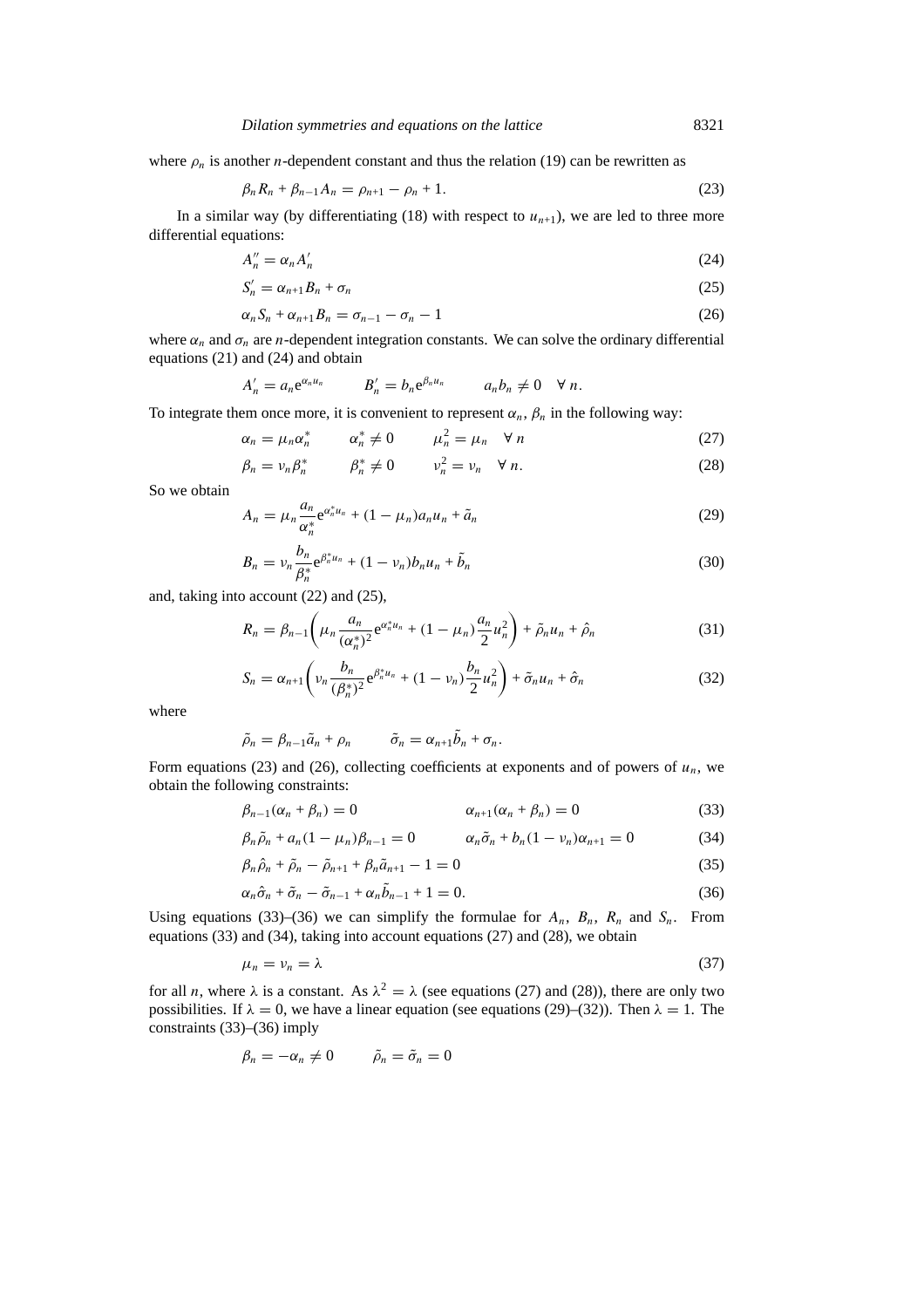8322 *D Levi and R Yamilov*

for any *n*, and

$$
\hat{\rho}_n=-\tilde{a}_{n+1}-1/\alpha_n \qquad \hat{\sigma}_n=-\tilde{b}_{n-1}-1/\alpha_n.
$$

So we have obtained an equation  $(2)$  and its symmetry  $(1)$  with the following definitions for  $f_n$  and  $h_n$ :

$$
f_n = \frac{a_{n+1}}{\alpha_{n+1}} e^{\alpha_{n+1}u_{n+1}} - \alpha_{n-1} \frac{a_n}{\alpha_n^2} e^{\alpha_n u_n} + \alpha_{n+1} \frac{b_n}{\alpha_n^2} e^{-\alpha_n u_n} - \frac{b_{n-1}}{\alpha_{n-1}} e^{-\alpha_{n-1}u_{n-1}} - \frac{2}{\alpha_n}
$$
  

$$
h_n = \frac{a_{n+1}}{\alpha_{n+1}} e^{\alpha_{n+1}u_{n+1}} - \alpha_{n-1} \frac{a_n}{\alpha_n^2} e^{\alpha_n u_n} - \frac{1}{\alpha_n}.
$$

By performing the following point transformation  $\tilde{u}_n = \alpha_n u_n$  and redefining  $a_n$  and  $b_n$ , we will have

$$
f_n = a_{n+1}e^{u_{n+1}} - a_n e^{u_n} + b_n e^{-u_n} - b_{n-1} e^{-u_{n-1}} - 2
$$
  

$$
h_n = a_{n+1}e^{u_{n+1}} - a_n e^{u_n} - 1.
$$

A point transformation of the form  $\tilde{u}_n = u_n + c_n$  allows one to make  $b_n = a_n$ . Inserting the results obtained so far into (4), we can check that it is satisfied iff

$$
a_{n+1}^2 - 2a_n^2 + a_{n-1}^2 = 2.
$$

This last equation can be easily solved, and its general solution completes the proof of the theorem.  $\Box$ 

### **3. Conclusion**

This paper has been a further step in the characterization of symmetries for nonlinear differential difference equations. Here we have shown that among equations (2) and (3) only equation (9) has a symmetry of the form (1). Moreover, equation (9) is linearizable. Thus it has been proved that when we consider symmetries of the form (1) then the equation under study cannot be integrable (see also [8]). However, not all linearizable equations of this class have this kind of symmetry. In fact, we can construct an equation

$$
u_{n,t} = (u_{n+1} - u_n)^{1/2} (u_n - u_{n-1})^{1/2}
$$
\n(38)

which belongs to the class (2) and (3) and which is linearizable via the transformation

$$
v_n = (u_{n+1} - u_n)^{1/2} \tag{39}
$$

to the equation

$$
v_{n,t} = \frac{1}{2}(v_{n+1} - v_{n-1}).
$$
\n(40)

Clearly, equation (38) is not transformable via a point transformation (8) to equation (9).

The symmetries (1) considered in this paper depend essentially on shifted variables as otherwise this would not be a dilation symmetry in the continuous limit. In such a case we are not able to integrate it and obtain a group transformation. Work is in progress for constructing symmetries depending on shifted variables but which can be integrated to provide a group of transformations.

The form of the symmetry (1) can be extended, by still keeping its compatibility with a dilation symmetry. Work on this is in progress.